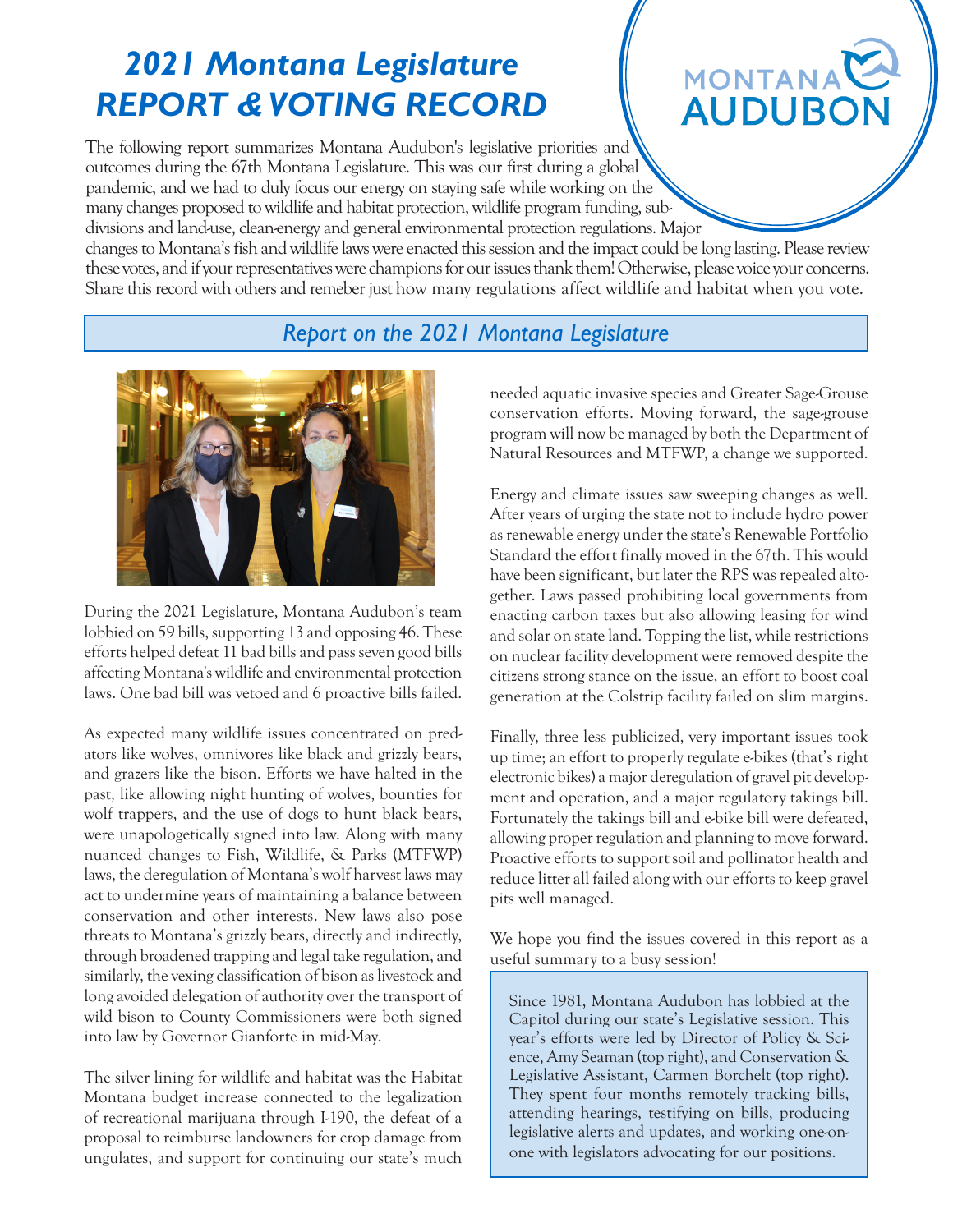## **House of Representatives**

| <b>Replaced Line</b> |                         | $\bullet$      | Chitative          |                          |           | Wildlife & Habitat |                          |           |                          |           |           | Climate & Energy             |                          | Land Use                         |                          |                                                      |                  |
|----------------------|-------------------------|----------------|--------------------|--------------------------|-----------|--------------------|--------------------------|-----------|--------------------------|-----------|-----------|------------------------------|--------------------------|----------------------------------|--------------------------|------------------------------------------------------|------------------|
|                      |                         |                |                    | HB                       | <b>HB</b> | <b>HB</b>          | <b>SB</b>                | <b>SB</b> | <b>SB</b>                | HB        | HB        | HB                           | <b>SB</b>                | HB                               | <b>SB</b>                |                                                      | SB Rating        |
| Name                 | Party                   | District       | Town               | 224                      | 302       | 318                |                          | 98 267    | 314                      | 273       | 475       | 576                          | 237                      | 599                              | 260                      | 284                                                  |                  |
| Abbott, Kim          | D                       | 83             | Helena             | $\ddot{}$                | $\ddot{}$ | $\ddot{}$          | $\ddot{}$                | $\ddot{}$ | $\ddot{}$                | $\ddot{}$ | $\ddot{}$ | $\ddot{}$                    | $\ddot{}$                | $+$                              | $^{+}$                   | $+$                                                  | 100%             |
| Anderson, Fred       | R                       | 20             | <b>Great Falls</b> |                          |           |                    |                          |           |                          |           |           |                              |                          |                                  | $\overline{+}$           |                                                      | 8%               |
| Bartel, Dan          | R                       | 29             | Lewistown          |                          |           |                    |                          |           |                          |           |           |                              |                          |                                  | $\ddot{}$                |                                                      | 8%               |
|                      |                         |                | Elliston           |                          |           |                    |                          |           |                          |           |           |                              |                          |                                  | $\ddot{}$                |                                                      | 8%               |
| Beard, Becky         | R                       | 80             | Hamilton           |                          |           |                    |                          |           |                          |           |           |                              |                          |                                  |                          |                                                      | 0%               |
| Bedey, David         | R                       | 86<br>58       | Joliet             |                          |           |                    |                          |           | $\overline{a}$           |           |           |                              | $\overline{a}$           | $\overline{a}$<br>$\overline{a}$ | $\overline{\phantom{0}}$ | $\overline{\phantom{a}}$<br>$\overline{\phantom{a}}$ | $\overline{0\%}$ |
| Berglee, Seth        | R                       |                |                    |                          |           |                    |                          |           |                          |           |           |                              |                          |                                  |                          |                                                      |                  |
| Bertoglio, Marta     | R                       | 75             | Montana City       |                          |           |                    |                          |           |                          |           |           |                              |                          |                                  |                          |                                                      | 0%               |
| Binkley, Michele     | R                       | 85             | Hamilton           |                          |           |                    |                          |           |                          |           |           |                              |                          |                                  | $\ddot{}$                | $\overline{\phantom{a}}$                             | 8%               |
| Bishop, Laurie       | D                       | 60             | Livingston         | +                        | $\ddot{}$ | $\ddot{}$          | $\ddot{}$                | $\ddot{}$ | $\ddot{}$                | $\pm$     | $\ddot{}$ | $\ddot{}$                    | $\ddot{}$                | $\ddot{}$                        | $\ddot{}$                | $\ddot{}$                                            | 100%             |
| Brewster, Larry      | R                       | 44             | <b>Billings</b>    | $\overline{\phantom{a}}$ |           |                    | $\overline{\phantom{a}}$ |           | $\overline{\phantom{a}}$ |           |           | $\qquad \qquad \blacksquare$ |                          | $\qquad \qquad \blacksquare$     |                          | $\ddot{}$                                            | 8%               |
| Buckley, Alice       | D                       | 63             | Bozeman            | $\ddot{}$                | $+$       | $+$                | $+$                      | $+$       | $\ddot{}$                | $+$       | $+$       | $+$                          | $+$                      | $+$                              | $^{+}$                   | $\ddot{}$                                            | 100%             |
| Buttrey, Ed          | R                       | 21             | <b>Great Falls</b> |                          |           |                    |                          |           |                          |           |           |                              |                          |                                  |                          | $\overline{a}$                                       | 0%               |
| Caferro, Mary        | D                       | 81             | Helena             | $\ddot{}$                | $\ddot{}$ | $\ddot{}$          | $\ddot{}$                | $\ddot{}$ | $\ddot{}$                | $\ddot{}$ | $+$       | $\ddot{}$                    | $\ddot{}$                | $\ddot{}$                        | $\ddot{}$                | $\ddot{}$                                            | 100%             |
| Carlson, Jennifer    | R                       | 69             | Manhattan          |                          |           |                    |                          |           | $\overline{a}$           |           |           |                              | $\overline{\phantom{a}}$ | $\overline{a}$                   |                          | $\overline{a}$                                       | 0%               |
| Curdy, Willis        | D                       | 98             | Missoula           | $\pm$                    | $\ddot{}$ | $\ddot{}$          | $\ddot{}$                | $\ddot{}$ | $\ddot{}$                | $\ddot{}$ | $\ddot{}$ | $\ddot{}$                    | $\ddot{}$                | $\ddot{}$                        | $\ddot{}$                | $\ddot{}$                                            | 100%             |
| Custer, Geraldine    | R                       | 39             | Forsyth            |                          |           |                    |                          |           |                          |           |           |                              |                          | $\overline{a}$                   | $\ddot{}$                | $\overline{\phantom{0}}$                             | 15%              |
| Dooling, Julie       | R                       | 70             | Helena             |                          |           |                    |                          |           |                          |           |           |                              |                          | $\overline{a}$                   |                          |                                                      | 0%               |
| Dunwell, Mary Ann    | D                       | 84             | Helena             | $\ddot{}$                | $\ddot{}$ | $\ddot{}$          | $\ddot{}$                | $\ddot{}$ | $\ddot{}$                | $\ddot{}$ | $\ddot{}$ | $\ddot{}$                    | $\ddot{}$                | $\ddot{}$                        | $\ddot{}$                | $\ddot{}$                                            | 100%             |
| Duram, Neil          | R                       | 2              | Eureka             |                          |           |                    |                          |           | $\overline{a}$           |           | $\ddot{}$ |                              |                          | $\overline{a}$                   | $\ddot{}$                | $\overline{a}$                                       | 15%              |
| Farris-Olson, Robert | D                       | 79             | Helena             | +                        | $\ddot{}$ | $\ddot{}$          | $\ddot{}$                | $\ddot{}$ | $\ddot{}$                | $\ddot{}$ | $\ddot{}$ | $\ddot{}$                    | $\ddot{}$                | $\ddot{}$                        | $\ddot{}$                | Α                                                    | 92%              |
| Fern, Dave           | D                       | $\overline{5}$ | Whitefish          | $+$                      | $\ddot{}$ | $\ddot{}$          | $\ddot{}$                | $+$       | $\ddot{}$                | $\ddot{}$ | $+$       | $\overline{a}$               | $\overline{a}$           | $\ddot{}$                        | $\ddot{}$                | $\ddot{}$                                            | 85%              |
| Fielder, Paul        | R                       | 13             | Thompson Falls -   |                          |           |                    |                          |           |                          |           |           |                              |                          |                                  | $\ddot{}$                |                                                      | 8%               |
| Fitzgerald, Ross     | R                       | 17             | Fairfield          |                          |           |                    |                          |           |                          |           |           |                              |                          |                                  |                          |                                                      | 0%               |
| Fleming, Frank       | R                       | 51             | <b>Billings</b>    |                          |           |                    |                          |           |                          |           |           |                              |                          |                                  |                          | $\overline{a}$                                       | 0%               |
| France, Tom          | D                       | 94             | Missoula           | $\ddot{}$                | $\pmb{+}$ | $\ddot{}$          | $\ddot{}$                | $\ddot{}$ | $\ddot{}$                | $\ddot{}$ | $\ddot{}$ | $\ddot{}$                    | $\ddot{}$                | $\ddot{}$                        | $\ddot{}$                | $\ddot{}$                                            | 100%             |
| Frazer, Gregory      | R                       | 78             | Deer Lodge         |                          |           |                    |                          |           |                          |           |           |                              |                          | A                                | $\overline{a}$           | $\overline{\phantom{0}}$                             | $\overline{0\%}$ |
| Fuller, John         | R                       | 8              | Kalispell          |                          |           |                    |                          |           |                          |           |           |                              |                          |                                  |                          | $\ddot{}$                                            | 8%               |
| Funk, Moffie         | D                       | 82             | Helena             | +                        | $\ddot{}$ | $\ddot{}$          | $\ddot{}$                | $\ddot{}$ | $\ddot{}$                | $\ddot{}$ | $+$       | $\ddot{}$                    | $\ddot{}$                | $\ddot{}$                        | $\ddot{}$                | $\ddot{}$                                            | 100%             |
| Galloway, Steven     | R                       | 24             | <b>Great Falls</b> |                          |           |                    |                          |           |                          |           |           |                              |                          |                                  | $\ddot{}$                |                                                      | 8%               |
| Galt, Wylie          | R                       | 30             | Martinsdale        |                          |           |                    |                          |           |                          |           |           |                              |                          |                                  |                          |                                                      | 0%               |
| Garner, Frank        | $\overline{\mathsf{R}}$ | 7              | Kalispell          |                          |           |                    |                          |           |                          |           |           |                              |                          | $\ddot{}$                        |                          |                                                      | 8%               |
| Gillette, Jane       | R                       | 64             | Bozeman            |                          |           |                    |                          |           |                          |           |           |                              |                          |                                  |                          |                                                      | 0%               |
| Gist, Steve          | R                       | 25             | <b>Great Falls</b> |                          |           |                    |                          |           |                          |           |           |                              |                          |                                  | $\pmb{+}$                |                                                      | 8%               |
| Greef, Sharon        | R                       | 88             | Florence           | $\ddot{}$                |           |                    |                          | $\ddot{}$ | $\ddot{}$                |           |           |                              |                          |                                  |                          | ÷                                                    | 23%              |
| Gundersen, Steve     | R                       | $\mathbf{1}$   | Libby              |                          |           |                    | $\overline{\phantom{a}}$ |           | $\overline{\phantom{0}}$ |           |           |                              | $\overline{\phantom{0}}$ | $\overline{a}$                   | $\ddot{}$                | $\overline{\phantom{m}}$                             | 8%               |
| Hamilton, Jim        | D                       | 61             | Livingston         | $\overline{+}$           | $\ddot{}$ | $\ddot{}$          | $\frac{1}{2}$            | $+$       | $\ddot{}$                | $+$       | $+$       | $\overline{a}$               | $\ddot{}$                | $+$                              | $\ddot{}$                | $\ddot{}$                                            | 92%              |
| Harvey, Derek        | D                       | 74             | <b>Butte</b>       |                          | +         | +                  | $\ddot{}$                | $\ddot{}$ | $\ddot{}$                | $\ddot{}$ |           | $\ddot{}$                    | $\ddot{}$                | $\overline{a}$                   | +                        | $\overline{a}$                                       | 69%              |
| Hawk, Donavon        | D                       | 76             | <b>Butte</b>       | +                        | $\pmb{+}$ | +                  | $\pmb{+}$                | $\ddot{}$ | $\ddot{}$                | $\ddot{}$ |           | $\ddot{}$                    | $\ddot{}$                |                                  | $\ddot{}$                | $\overline{\phantom{a}}$                             | 77%              |
| Hayman, Denise       | D                       | 66             | Bozeman            | $\ddot{}$                | $\ddot{}$ | $\ddot{}$          | $\ddot{}$                | $\ddot{}$ | $\ddot{}$                | $\ddot{}$ | $\ddot{}$ | $\ddot{}$                    | $\ddot{}$                | $\ddot{}$                        | $\ddot{}$                | $\ddot{}$                                            | 100%             |
| Hill, Ed             | R                       | 28             | Havre              |                          |           |                    |                          |           | $\overline{a}$           |           |           |                              |                          | $\overline{a}$                   | $\ddot{}$                | $\qquad \qquad -$                                    | 8%               |
| Hinkle, Jedediah     | R                       | 67             | Belgrade           |                          |           |                    |                          |           | $\overline{a}$           |           |           |                              | $\overline{a}$           | $\overline{a}$                   | $^{+}$                   | $\overline{\phantom{0}}$                             | 8%               |
| Hinkle, Caleb        | R                       | 68             | Belgrade           |                          |           |                    |                          |           |                          |           |           |                              |                          |                                  | $\pmb{+}$                | $\overline{a}$                                       | 8%               |
| Holmlund, Kenneth    | R                       | 38             | <b>Miles City</b>  |                          |           |                    |                          |           |                          |           |           |                              |                          |                                  |                          | $\overline{a}$                                       | 0%               |
| Hopkins, Mike        | R                       | 92             | Missoula           |                          |           |                    |                          |           |                          |           |           |                              |                          |                                  |                          | ÷                                                    | 0%               |
| Jones, Llew          | R                       | 18             | Conrad             |                          |           |                    |                          |           | $\overline{\phantom{0}}$ |           |           |                              |                          | $\overline{a}$                   |                          | $\overline{\phantom{m}}$                             | 0%               |
| Karjala, Jessica     | D                       | 48             | <b>Billings</b>    | $\overline{+}$           | $\ddot{}$ | $\ddot{}$          | $\ddot{}$                | $+$       | $\ddot{}$                | $\ddot{}$ | $+$       | $+$                          | $+$                      | $+$                              | $+$                      | $\ddot{}$                                            | 100%             |
| Kassmier, Joshua     | R                       | 27             | Fort Benton        |                          |           |                    |                          |           | $\overline{a}$           |           |           |                              |                          |                                  |                          | $\overline{a}$                                       | 0%               |
| Keane, Jim           | D                       | 73             | <b>Butte</b>       |                          | +         | +                  | $\pmb{+}$                | $\ddot{}$ | $\ddot{}$                | $\ddot{}$ | $\ddot{}$ | $\ddot{}$                    | $\ddot{}$                | $\ddot{}$                        | $\ddot{}$                | $\overline{\phantom{a}}$                             | 85%              |
| Kelker, Kathy        | D                       | 47             | <b>Billings</b>    | +                        | $\ddot{}$ | $\ddot{}$          | $\ddot{}$                | $\ddot{}$ | $\ddot{}$                | $\ddot{}$ | $\ddot{}$ | $\ddot{}$                    | $\overline{a}$           | $\ddot{}$                        | $\ddot{}$                | $\ddot{}$                                            | 92%              |
| Keogh, Connie        | D                       | 91             | Missoula           | $\pmb{+}$                | $\ddot{}$ | $\ddot{}$          | $\ddot{}$                | $\ddot{}$ | $\pmb{+}$                | $\ddot{}$ | $\ddot{}$ | $\ddot{}$                    | $\ddot{}$                | $\ddot{}$                        | $\ddot{}$                | $\ddot{}$                                            | 100%             |
|                      |                         |                |                    |                          |           |                    |                          |           |                          |           |           |                              |                          |                                  |                          |                                                      |                  |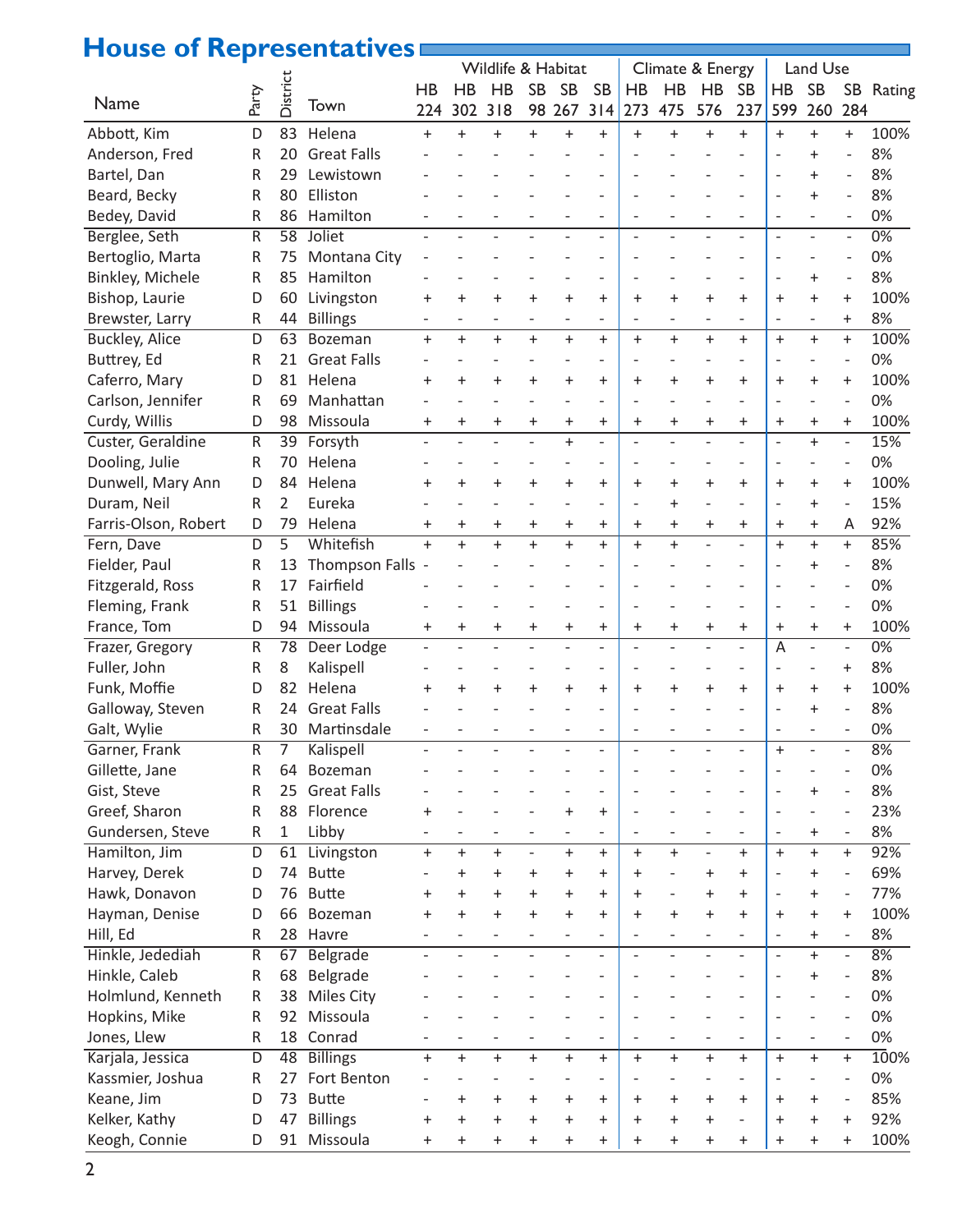### **House of Representatives**

| <b>THE READ OF THE PITT</b> |       |          | <u>Chitativ</u>     |                          |                | Wildlife & Habitat       |           |                          |                          |                | Climate & Energy |                          |                          |                          | Land Use                 |                              |           |
|-----------------------------|-------|----------|---------------------|--------------------------|----------------|--------------------------|-----------|--------------------------|--------------------------|----------------|------------------|--------------------------|--------------------------|--------------------------|--------------------------|------------------------------|-----------|
|                             |       |          |                     | HB                       | HB             | <b>HB</b>                | <b>SB</b> | <b>SB</b>                | <b>SB</b>                | HB             |                  | HB HB                    | <b>SB</b>                | <b>HB</b>                | <b>SB</b>                |                              | SB Rating |
| Name                        | Party | District | Town                | 224                      | 302 318        |                          | 98        |                          | 267 314                  | 273            |                  | 475 576                  | 237                      | 599                      | 260 284                  |                              |           |
| Kerns, Scot                 | R     | 23       | <b>Great Falls</b>  |                          |                |                          |           |                          |                          |                |                  |                          |                          |                          | $\ddot{}$                |                              | 8%        |
|                             |       |          |                     |                          |                |                          |           |                          |                          |                |                  |                          |                          |                          |                          |                              | 92%       |
| Kerr-Carpenter, Emma        | D     | 49       | Bozeman             | +                        | $\ddot{}$      | $\ddot{}$                | +         | $\pmb{+}$                | $\ddot{}$                | +              | $\ddot{}$        | $\ddot{}$                | $\ddot{}$                |                          | $\ddot{}$                | $\ddot{}$                    |           |
| Knudson, Casey              | R     | 33       | Malta               |                          |                |                          |           |                          |                          |                |                  |                          |                          |                          |                          |                              | 0%        |
| Knudson, Rhonda             | R     | 34       | Culbertson          |                          |                |                          |           |                          |                          |                |                  |                          |                          |                          |                          |                              | 0%        |
| Kortum, Kelly               | D     | 65       | Bozeman             | $\pmb{+}$                | $\pmb{+}$      | $\pmb{+}$                | $\ddot{}$ | $\ddot{}$                | $\ddot{}$                | $\ddot{}$      | $\ddot{}$        | $\ddot{}$                | $\ddot{}$                | $\ddot{}$                | $\ddot{}$                | $\ddot{}$                    | 100%      |
| Lenz, Dennis                | R     | 53       | <b>Billings</b>     |                          |                |                          |           |                          |                          |                |                  |                          |                          |                          | $\ddot{}$                |                              | 8%        |
| Ler, Brandon                | R     | 35       | Savage              |                          |                |                          |           |                          |                          |                |                  |                          |                          |                          |                          |                              | 0%        |
| Loge, Denley                | R     | 14       | Saint Regis         |                          |                |                          |           |                          |                          |                |                  |                          |                          |                          |                          |                              | 0%        |
| Malone, Marty               | R     | 59       | Pray                |                          |                |                          |           |                          |                          |                |                  |                          |                          |                          |                          |                              | 0%        |
| Marler, Marilyn             | D     | 90       | Missoula            | $\pmb{+}$                | $\ddot{}$      | $\ddot{}$                | $\ddot{}$ | $\pmb{+}$                | $\ddot{}$                | $\ddot{}$      | $\ddot{}$        | $\ddot{}$                | $\ddot{}$                | $\ddot{}$                | $\ddot{}$                | $\ddot{}$                    | 100%      |
| Marshall, Ron               | R     | 87       | Hamilton            |                          |                |                          |           |                          |                          |                |                  |                          |                          |                          | $\ddot{}$                | $\overline{\phantom{a}}$     | 8%        |
| McKamey, Wendy              | R     | 19       | <b>Great Falls</b>  |                          |                |                          |           |                          |                          |                |                  |                          |                          |                          |                          |                              | 0%        |
| Mercer, Bill                | R     | 46       | <b>Billings</b>     |                          |                |                          |           |                          |                          |                |                  |                          |                          |                          |                          |                              | 0%        |
| Mitchell, Braxton           | R     | 3        | Columbia Falls      |                          |                |                          |           |                          |                          |                |                  |                          |                          |                          | $\ddot{}$                |                              | 8%        |
| Moore, Terry                | R     | 54       | <b>Billings</b>     |                          |                |                          |           |                          |                          |                |                  |                          |                          | $\ddot{}$                | $\ddot{}$                | $\ddot{}$                    | 23%       |
| Nave, Fiona                 | R     | 57       | Columbus            |                          |                |                          | $+$       | $\ddot{}$                | $\ddot{}$                |                |                  |                          |                          |                          |                          |                              | 23%       |
| Noland, Mark                | R     | 10       | <b>Big Fork</b>     |                          |                |                          |           |                          |                          |                |                  |                          |                          |                          |                          |                              | 0%        |
| Novak, Sara                 | D     | 77       | Anaconda            |                          | $\ddot{}$      | $\ddot{}$                |           | $\pmb{+}$                | $\ddot{}$                | $\ddot{}$      |                  | $\ddot{}$                | $+$                      |                          | $\ddot{}$                | $\ddot{}$                    | 69%       |
| Olson, Andrea               | D     |          | 100 Missoula        | $\ddot{}$                | $\ddot{}$      | $\ddot{}$                | $\ddot{}$ | $\ddot{}$                | $\ddot{}$                | $\ddot{}$      | $\ddot{}$        | $\ddot{}$                | $+$                      | $\ddot{}$                | $\ddot{}$                | $\ddot{}$                    | 100%      |
| Patelis, Jimmy              | R     | 52       | <b>Billings</b>     |                          |                |                          |           | $\overline{a}$           |                          |                |                  |                          |                          |                          |                          |                              | 0%        |
| Phalen, Bob                 | R     | 36       | Lindsay             |                          |                |                          |           |                          |                          |                |                  |                          | $\overline{a}$           |                          |                          |                              | 0%        |
| Putnam, Brian               | R     | 9        | Kalispell           | +                        |                |                          |           | $\ddot{}$                | $\ddot{}$                |                |                  |                          |                          |                          |                          |                              | 23%       |
| Read, Joe                   | R     | 93       | Ronan               |                          |                |                          |           |                          |                          |                |                  |                          |                          | $\ddot{}$                |                          |                              | 8%        |
| Regier, Amy                 | R     | 6        | Kalispell           |                          |                |                          |           |                          |                          |                |                  |                          |                          | $\ddot{}$                | $\ddot{}$                | $\ddot{}$                    | 23%       |
| Regier, Matt                | R     | 4        | Columbia Falls      |                          |                |                          |           |                          |                          |                |                  |                          |                          | $\overline{a}$           | $\ddot{}$                | A                            | 8%        |
| Reksten, Linda              | R     | 12       | Polson              |                          |                |                          |           |                          |                          |                |                  |                          |                          | $\overline{a}$           | $\ddot{}$                | $\overline{a}$               | 8%        |
| Ricci, Vince                | R     | 55       | Laurel              |                          |                |                          |           |                          |                          |                |                  |                          |                          | ÷,                       |                          | A                            | 0%        |
| Running Wolf, Tyson         | D     | 16       | <b>Browning</b>     |                          | $\ddot{}$      | $\ddot{}$                | $\ddot{}$ | $\ddot{}$                | $\ddot{}$                | $\ddot{}$      | $\ddot{}$        | $\ddot{}$                | $+$                      | $\ddot{}$                | $\ddot{}$                | $\ddot{}$                    | 100%      |
| Schillinger, Jerry          | R     | 37       | Circle              |                          |                |                          |           |                          |                          |                |                  |                          |                          |                          |                          |                              | 0%        |
| Seekins-Crowe, Kerri        | R     | 43       | <b>Billings</b>     |                          |                |                          |           | $\pmb{+}$                |                          |                |                  |                          |                          |                          |                          |                              | 8%        |
| Sheldon-Galloway, Lola      | R     | 22       | <b>Great Falls</b>  |                          |                |                          |           |                          |                          |                |                  |                          |                          |                          | $\ddot{}$                |                              | 8%        |
| Skees, Derek                | R     | 11       | Kalispell           |                          |                |                          |           |                          |                          |                |                  |                          |                          | $\ddot{}$                | $\pmb{+}$                |                              | 15%       |
| Smith, Frank                | D     | 31       | Popular             | $\pmb{+}$                | $\pmb{+}$      | $\pmb{+}$                | $\pmb{+}$ | +                        | +                        | $\bar{}$       | $\ddot{}$        | $\pmb{+}$                | $\ddot{}$                | $\ddot{}$                |                          | $\ddot{}$                    | 92%       |
| Stafman, Ed                 | D     | 62       | Bozeman             | $\ddot{}$                | $\ddot{}$      | $\ddot{}$                | $\ddot{}$ | $\ddot{}$                | $\ddot{}$                | $\ddot{}$      | $\ddot{}$        | $\ddot{}$                | $\ddot{}$                | $\ddot{}$                | $\ddot{}$                | $\ddot{}$                    | 100%      |
| Stewart-Peregoy, Sharon R   |       | 42       | Crow Agency         | $\ddot{}$                | +              | $\ddot{}$                | $\pm$     | $\pmb{+}$                | $\ddot{}$                | $\ddot{}$      | $\pmb{+}$        | $\ddot{}$                | $\ddot{}$                | $\ddot{}$                | $\pmb{+}$                | $\ddot{}$                    | 100%      |
| Stromswold, Mallerie        | R     | 50       | <b>Billings</b>     | $\overline{\phantom{0}}$ | $\overline{a}$ | $\overline{\phantom{0}}$ |           | $\overline{\phantom{0}}$ | $\overline{a}$           | $\overline{a}$ |                  | $\overline{\phantom{a}}$ | $\overline{\phantom{a}}$ | $\overline{a}$           | $\overline{a}$           | $\overline{\phantom{a}}$     | 0%        |
| Sullivan, Katie             | D     | 89       | Missoula            | $\ddot{}$                | +              | $\pm$                    | $\ddot{}$ | +                        | +                        | $\ddot{}$      | $\ddot{}$        | $\ddot{}$                | $\ddot{}$                | $\ddot{}$                | +                        | $\ddot{}$                    | 100%      |
| Tenenbaum, Danny            | D     | 95       | Missoula            | $\pmb{+}$                | $\pmb{+}$      | $\ddot{}$                | $\ddot{}$ | $\ddot{}$                | $\ddot{}$                | $\ddot{}$      | $\ddot{}$        | $\ddot{}$                | $\ddot{}$                | $\ddot{}$                | $\ddot{}$                | $\ddot{}$                    | 100%      |
| Thane, Mark                 | D     | 99       | Missoula            | $\ddot{}$                | $\ddot{}$      | $\ddot{}$                | $\ddot{}$ | $\ddot{}$                | $\ddot{}$                | $\ddot{}$      | $\ddot{}$        | $\ddot{}$                | $+$                      | $\ddot{}$                | $\ddot{}$                | $\ddot{}$                    | 100%      |
| Trebas, Jeremy              | R     | 26       | <b>Great Falls</b>  |                          |                |                          |           | $\qquad \qquad -$        |                          |                |                  |                          |                          | $\overline{a}$           | $\overline{a}$           | $\qquad \qquad \blacksquare$ | 0%        |
| Tschida, Brad               | R     | 97       | Missoula            |                          |                |                          |           |                          |                          |                |                  |                          |                          | $\overline{\phantom{0}}$ | $\ddot{}$                | $\overline{\phantom{a}}$     | 8%        |
| Usher, Barry                | R     | 40       | <b>Billings</b>     |                          |                |                          |           |                          |                          |                |                  |                          |                          | $\ddot{}$                | $\ddot{}$                |                              | 15%       |
| Vinton, Sue                 |       | 56       |                     |                          |                |                          |           |                          |                          |                |                  |                          |                          | $\overline{a}$           | $\ddot{}$                | $\qquad \qquad -$            | 8%        |
|                             | R     |          | <b>Billings</b>     |                          |                |                          |           |                          | $\overline{a}$           |                |                  |                          | $\overline{a}$           |                          |                          |                              |           |
| Walsh, Kenneth              | R     | 71       | <b>Twin Bridges</b> |                          |                |                          |           | $\ddot{}$                |                          | $\overline{a}$ |                  |                          |                          | $\overline{\phantom{a}}$ |                          | $\overline{a}$               | 8%        |
| Weathermax, Marvin          | D     | 15       | <b>Browning</b>     | $\pmb{+}$                | $\ddot{}$      | $\pmb{+}$                | $\pmb{+}$ | $\pmb{+}$                | $\pmb{+}$                | $\ddot{}$      | $\pmb{+}$        | $\pmb{+}$                | $\ddot{}$                | $\ddot{}$                | $\pmb{+}$                | $\overline{\phantom{m}}$     | 92%       |
| Welch, Tom                  | R     | 72       | Dillon              | $\ddot{}$                | $\overline{a}$ | $\overline{\phantom{0}}$ |           | $\overline{a}$           | $\overline{\phantom{a}}$ | $\overline{a}$ |                  | $\overline{\phantom{a}}$ | $\overline{\phantom{0}}$ | $\overline{a}$           | $\overline{\phantom{0}}$ | $\overline{\phantom{a}}$     | 8%        |
| Whiteman Pena, Rynalea D    |       | 41       | Lame Deer           | $\ddot{}$                | +              | $\ddot{}$                | $\ddot{}$ | $\ddot{}$                | $\ddot{}$                | $\ddot{}$      | $\ddot{}$        | $\ddot{}$                | $\ddot{}$                | A                        | $\pm$                    | $\ddot{}$                    | 92%       |
| Whitman, Kathy              | R     | 96       | Missoula            |                          |                |                          |           |                          |                          |                |                  |                          |                          |                          |                          | $\overline{a}$               | 0%        |
| Windy Boy, Johnathon D      |       | 32       | <b>Box Elder</b>    |                          | $\ddot{}$      | $\ddot{}$                | $\ddot{}$ | $\ddot{}$                | $\ddot{}$                | $\ddot{}$      | $\ddot{}$        | $\overline{+}$           | $+$                      | $\ddot{}$                | $\ddot{}$                | $\ddot{}$                    | 100%      |
| Zolnikov, Katie             | R     | 45       | <b>Billings</b>     |                          |                |                          |           |                          |                          |                |                  |                          |                          | $\ddot{}$                | $\ddot{}$                |                              | 15%       |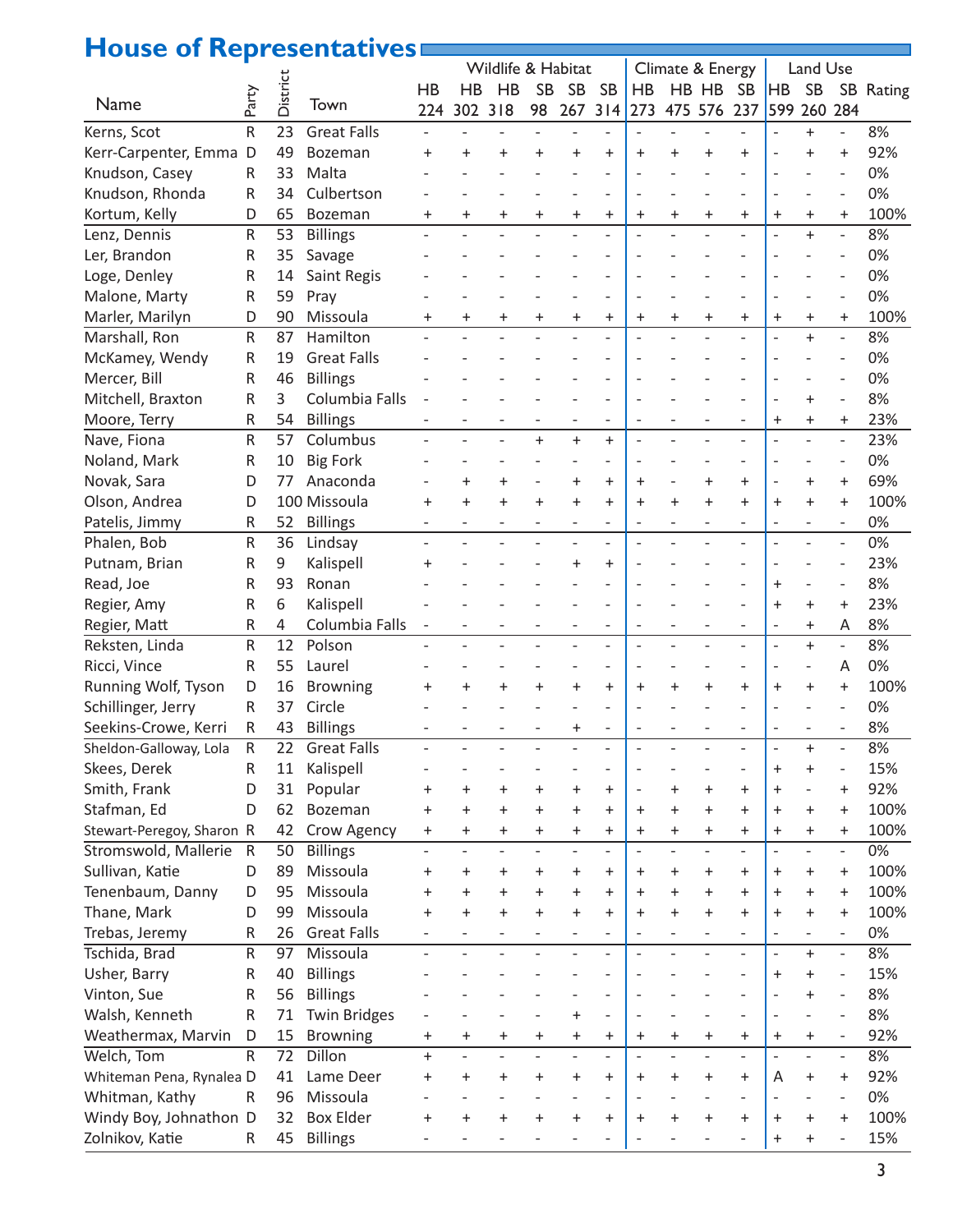### **Montana Senate**

|                    |           |                 |                                      | Wildlife & Habitat |                |           |           |           |                              |           | Climate & Energy |                          |                          | Land Use       |                |                                  |           |  |
|--------------------|-----------|-----------------|--------------------------------------|--------------------|----------------|-----------|-----------|-----------|------------------------------|-----------|------------------|--------------------------|--------------------------|----------------|----------------|----------------------------------|-----------|--|
|                    |           | <b>District</b> |                                      | HB                 | HB             | HB        | <b>SB</b> | <b>SB</b> | <b>SB</b>                    | HB        | HB               | HB                       | <b>SB</b>                | HB             | <b>SB</b>      |                                  | SB Rating |  |
| <b>Name</b>        | Party     |                 | Town                                 | 224                | 302            | 318       | 98        |           | 267 314                      | 273       | 475              | 576                      | 237                      | 599            | 260            | 284                              |           |  |
| Ankney, Duane      | ${\sf R}$ | 20              | Colstrip                             |                    |                |           |           |           |                              |           |                  |                          |                          |                |                |                                  | 0%        |  |
| Bennett, Bryce     | D         | 50              | Missoula                             | $\ddot{}$          | $\ddot{}$      | +         |           | $\ddot{}$ | $\ddot{}$                    | ÷         | $\ddot{}$        | $\,^+$                   | $\overline{+}$           | $\ddot{}$      | $\,^+$         | $\ddot{}$                        | 100%      |  |
| Blasdel, Mark      | R         | 4               | Kalispell                            |                    |                |           |           |           |                              |           |                  |                          |                          |                |                |                                  | 0%        |  |
| Bogner, Kenneth    | R         | 19              | <b>Miles City</b>                    | $\pmb{+}$          |                |           |           | $\ddot{}$ | $\overline{a}$               |           |                  |                          |                          |                |                | $\overline{\phantom{a}}$         | 15%       |  |
| Boland, Cydnie     | D         | 12              | <b>Great Falls</b>                   | +                  | $\ddot{}$      | $\ddot{}$ | +         | $\ddot{}$ | $\ddot{}$                    | $\ddot{}$ | $\ddot{}$        | $\ddot{}$                | $\ddot{}$                | $\ddot{}$      | $\ddot{}$      | $\ddot{}$                        | 100%      |  |
| Boldman, Ellie     | D         | 45              | Missoula                             | $+$                | $+$            | $\ddot{}$ | $\ddot{}$ | $\ddot{}$ | $\ddot{}$                    | $+$       | $\ddot{}$        | $\ddot{}$                | $+$                      | $+$            | $\ddot{}$      | $\ddot{}$                        | 100%      |  |
| Brown, Bob         | ${\sf R}$ | 7               |                                      |                    |                |           |           |           |                              |           |                  |                          |                          |                |                | $\qquad \qquad -$                | 0%        |  |
| Cohenour, Jill     | D         | 42              | <b>Thompson Falls</b><br>East Helena | $\ddot{}$          | $\ddot{}$      | $\pm$     |           | +         | $\ddot{}$                    | $\ddot{}$ | $\ddot{}$        | $\ddot{}$                | $\ddot{}$                | $\pm$          | $\pm$          | $\ddot{}$                        | 100%      |  |
| Cuffe, Mike        | ${\sf R}$ | 1               | Eureka                               |                    |                |           |           |           | $\overline{\phantom{0}}$     |           |                  |                          |                          |                |                | $\overline{\phantom{a}}$         | 0%        |  |
|                    | D         | 41              | Helena                               |                    |                |           |           |           |                              |           |                  |                          | $\ddot{}$                |                |                |                                  | 100%      |  |
| Ellis, Janet       |           |                 |                                      | $\ddot{}$          | $\ddot{}$      | $\ddot{}$ | $\ddot{}$ | $\ddot{}$ | $\ddot{}$                    | $\ddot{}$ | $\ddot{}$        | $\ddot{}$                |                          | $\ddot{}$      | $\ddot{}$      | $\ddot{}$                        |           |  |
| Ellsworth, Jason   | R         | 43              | Hamilton                             |                    |                |           |           |           | $\overline{a}$               |           |                  |                          |                          |                |                | $\overline{\phantom{a}}$         | 0%        |  |
| Esp, John          | R         | 30              | <b>Big Timber</b>                    |                    |                |           |           |           |                              |           |                  |                          |                          |                |                |                                  | 0%        |  |
| Fitzpatrick, Steve | R         | 10              | <b>Great Falls</b>                   |                    |                |           |           |           |                              |           |                  |                          |                          |                |                |                                  | 0%        |  |
| Flowers, Pat       | D         | 32              | Belgrade                             | $\ddot{}$          | $\ddot{}$      | $\ddot{}$ | $\ddot{}$ | $\ddot{}$ | $\ddot{}$                    | $\ddot{}$ | $\ddot{}$        | $\ddot{}$                | $\ddot{}$                | $\ddot{}$      | $\ddot{}$      | $\ddot{}$                        | 100%      |  |
| Fox, Mike          | D         | 16              | Hayden                               | +                  | $\ddot{}$      | $\ddot{}$ | +         | $\ddot{}$ | $\ddot{}$                    | $\ddot{}$ | $\ddot{}$        | $\ddot{}$                | $\ddot{}$                | $\ddot{}$      | $\ddot{}$      | $\ddot{}$                        | 100%      |  |
| Friedel, Chris     | ${\sf R}$ | 26              | <b>Billings</b>                      |                    | $\overline{a}$ |           |           |           | $\qquad \qquad -$            |           |                  |                          |                          |                |                | $\overline{\phantom{a}}$         | 0%        |  |
| Gauthier, Terry    | ${\sf R}$ | 40              | Helena                               | $\pmb{+}$          |                |           |           |           |                              |           |                  |                          |                          |                |                |                                  | 8%        |  |
| Gillespie, Bruce   | R         | 9               | Ethridge                             |                    |                |           |           |           |                              |           |                  |                          |                          |                |                |                                  | 0%        |  |
| Glimm, Carl        | R         | $\overline{2}$  | Kila                                 |                    |                |           |           |           | $\overline{\phantom{0}}$     |           |                  |                          |                          |                |                |                                  | 0%        |  |
| Gross, Jen         | D         | 25              | Missoula                             | $\pmb{+}$          | $\ddot{}$      | $\ddot{}$ | $\ddot{}$ | $\ddot{}$ | $\ddot{}$                    | $\ddot{}$ | $\ddot{}$        | $\ddot{}$                | $\ddot{}$                | $\ddot{}$      | $\ddot{}$      | $\ddot{}$                        | 100%      |  |
| Hertz, Greg        | ${\sf R}$ | 6               | Polson                               |                    |                |           |           |           | $\overline{a}$               |           |                  |                          |                          |                |                | $\overline{\phantom{a}}$         | 0%        |  |
| Hinebauch, Steve   | R         | 18              | Wibaux                               |                    |                |           |           |           |                              |           |                  |                          |                          |                |                |                                  | 0%        |  |
| Hoven, Brian       | R         | 13              | <b>Great Falls</b>                   | $\pmb{+}$          |                |           |           |           |                              |           |                  |                          |                          |                |                |                                  | 0%        |  |
| Howard, David      | R         | 29              | Park City                            |                    |                |           |           |           | $\overline{a}$               |           |                  |                          |                          |                |                |                                  | 0%        |  |
| Jacobson, Tom      | D         | 11              | <b>Great Falls</b>                   | +                  | $\ddot{}$      | $\ddot{}$ |           | $\ddot{}$ | $\ddot{}$                    | $\ddot{}$ | $\ddot{}$        | $\ddot{}$                | $\ddot{}$                | $\ddot{}$      | $\ddot{}$      | $\qquad \qquad -$                | 85%       |  |
| Kary, Douglas      | ${\sf R}$ | 22              | <b>Billings</b>                      |                    |                |           |           |           | $\qquad \qquad -$            |           |                  | $\overline{a}$           | $\overline{\phantom{0}}$ | $\overline{a}$ | $\overline{a}$ | $\overline{\phantom{a}}$         | 0%        |  |
| Keenan, Bob        | R         | 5               | <b>Big Fork</b>                      |                    |                |           |           |           |                              |           |                  |                          |                          | $\ddot{}$      |                |                                  | 8%        |  |
| Lang, Mike         | R         | 17              | Malta                                |                    |                |           |           |           | $\overline{\phantom{0}}$     |           |                  |                          |                          |                |                |                                  | 0%        |  |
| Lynch, Ryan        | D         | 37              | <b>Butte</b>                         | $\ddot{}$          | +              | $\pm$     |           | $\ddot{}$ | $\ddot{}$                    | $\ddot{}$ | $\ddot{}$        | $\ddot{}$                | $\ddot{}$                |                | $\ddot{}$      |                                  | 85%       |  |
| Manzella, Theresa  | R         |                 | 44 Hamilton                          |                    |                |           |           |           |                              |           |                  |                          |                          |                |                |                                  | 0%        |  |
| McClafferty, Edie  | D         |                 | 38 Butte                             | +                  |                | +         |           | +         | +                            | +         | +                | +                        | +                        | +              | +              |                                  | 92%       |  |
| McGilvray, Tom     | R         | 23              | <b>Billings</b>                      |                    |                |           |           |           | $\overline{a}$               |           |                  |                          |                          |                |                | Ĭ.                               | 0%        |  |
| McNally, Mary      | D         | 24              | <b>Billings</b>                      | $\ddot{}$          | $\ddot{}$      | $\ddot{}$ | $\ddot{}$ | $\ddot{}$ | $\ddot{}$                    | $\ddot{}$ | $\ddot{}$        | $\ddot{}$                | $\ddot{}$                | $\ddot{}$      | +              | $\ddot{}$                        | 100%      |  |
| Molnar, Brad       | ${\sf R}$ | 28              | Laurel                               |                    |                |           |           |           | $\overline{\phantom{0}}$     | $\ddot{}$ |                  | $\overline{\phantom{0}}$ | $\overline{\phantom{a}}$ |                |                | $\overline{\phantom{a}}$         | 8%        |  |
| Morigeau, Shane    | D         | 48              | Missoula                             | $\ddot{}$          | $\ddot{}$      | $\pmb{+}$ | $\ddot{}$ | $\ddot{}$ | $\ddot{}$                    | $\ddot{}$ | $\ddot{}$        | $\ddot{}$                | $\ddot{}$                |                | $\ddot{}$      | $\ddot{}$                        | 92%       |  |
| O'Brien, Shannon   | D         | 46              | Missoula                             | $+$                | $+$            | $\ddot{}$ | $+$       | $\ddot{}$ | $\ddot{}$                    | $+$       | $\ddot{}$        | $+$                      | $+$                      | $+$            | $\ddot{}$      | $\begin{array}{c} + \end{array}$ | 100%      |  |
| Osmundson, Ryan    | ${\sf R}$ | 15              | <b>Buffalo</b>                       |                    |                |           |           |           | $\overline{a}$               |           |                  |                          |                          |                |                | $\qquad \qquad -$                | 0%        |  |
| Pomnichowski, JP   | D         | 33              | Bozeman                              | $\pmb{+}$          | $\ddot{}$      | +         | $\ddot{}$ | +         | $\ddot{}$                    | $\ddot{}$ | $\ddot{}$        | +                        | $\ddot{}$                | $\ddot{}$      | +              | $\ddot{}$                        | 100%      |  |
| Pope, Christopher  | D         | 31              | Bozeman                              | $\ddot{}$          | $\ddot{}$      | $\ddot{}$ | $\ddot{}$ | $\ddot{}$ | $\ddot{}$                    | $\ddot{}$ | $\ddot{}$        | $\ddot{}$                | $\ddot{}$                | $\ddot{}$      | $\ddot{}$      | $\ddot{}$                        | 100%      |  |
| Regier, Keith      | R         | 3               | Kalispell                            |                    |                |           |           |           |                              |           |                  |                          |                          | $\ddot{}$      |                | $\overline{\phantom{a}}$         | 8%        |  |
| Sales, Walt        | ${\sf R}$ | 35              | Manhattan                            |                    |                |           |           |           | $\overline{a}$               |           |                  | $\overline{a}$           | $\overline{\phantom{0}}$ |                |                | $\overline{\phantom{a}}$         | 0%        |  |
| Salomon, Daniel    | ${\sf R}$ | 47              | Ronan                                | $\pmb{+}$          |                |           |           |           | $\overline{a}$               |           |                  |                          |                          |                |                | $\overline{\phantom{a}}$         | 0%        |  |
| Sands, Diane       | D         | 49              | Missoula                             | $\ddot{}$          | $\ddot{}$      | $\ddot{}$ | $\ddot{}$ | $\ddot{}$ | $\ddot{}$                    | $\ddot{}$ | $\ddot{}$        | $\ddot{}$                | $\ddot{}$                | $\ddot{}$      | $\pm$          | $\ddot{}$                        | 100%      |  |
| Small, Jason       | ${\sf R}$ | 21              | Busby                                |                    | $\ddot{}$      |           |           |           | $\ddot{}$                    |           |                  |                          |                          | $\ddot{}$      |                | $\overline{\phantom{a}}$         | 15%       |  |
| Smith, Cary        | ${\sf R}$ | 27              | <b>Billings</b>                      |                    |                |           |           |           |                              |           |                  |                          |                          |                |                | $\overline{\phantom{a}}$         | 0%        |  |
| Sweeny, Mark       | D         | 39              | Philipsburg                          | $\ddot{}$          | $+$            | $\ddot{}$ | $\ddot{}$ | $\ddot{}$ | $\ddot{}$                    | $+$       | $\ddot{}$        | $\ddot{}$                | $+$                      |                | $\ddot{}$      | $\overline{\phantom{a}}$         | 85%       |  |
| Tempel, Russ       | ${\sf R}$ | 14              | Chester                              |                    |                |           |           |           |                              |           |                  |                          |                          |                |                | $\overline{a}$                   | 0%        |  |
| Vance, Gordan      | R         | 34              | Belgrade                             |                    |                |           |           |           | $\qquad \qquad \blacksquare$ |           |                  |                          |                          |                |                | $\overline{a}$                   | 0%        |  |
| Webber, Susan      | D         | 8               |                                      |                    |                |           |           |           |                              |           |                  |                          |                          |                |                |                                  | 100%      |  |
|                    |           |                 | <b>Browning</b>                      | $\pmb{+}$          | $\ddot{}$      | $\ddot{}$ | $\ddot{}$ | $\ddot{}$ | $\ddot{}$                    | $\ddot{}$ | $\ddot{}$        | $\ddot{}$                | $\ddot{}$                | $\ddot{}$      | $\ddot{}$      | $\ddot{}$                        |           |  |
| Welborn, Jefferey  | R         | 36              | Dillon                               |                    |                |           |           |           |                              |           |                  |                          |                          |                |                |                                  | 0%        |  |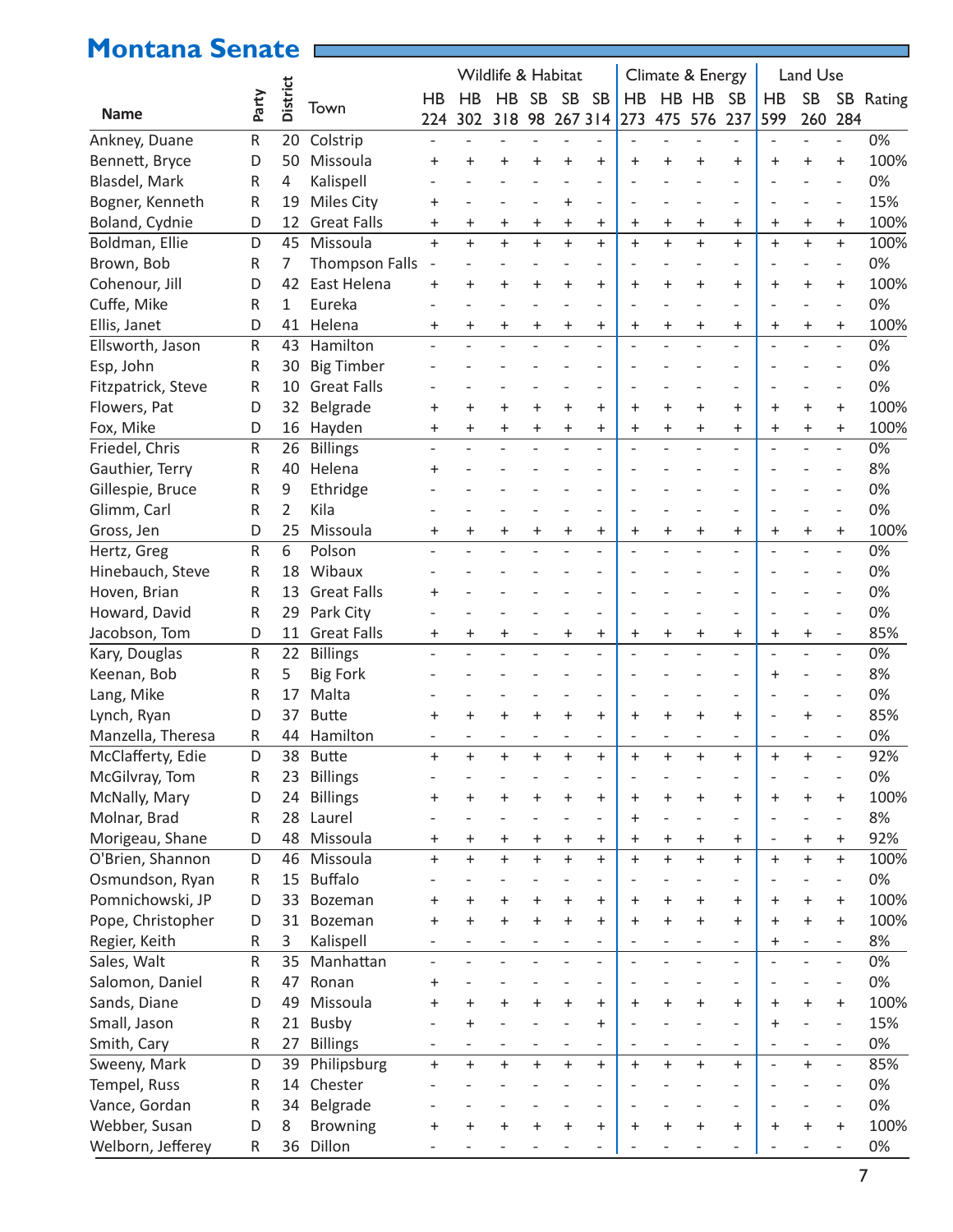#### **Wildlife & Habitat Protection - House Sponsored Bills**

**HB 224: Allow snaring of wolves by licensed trappers Sponsor:** Representative Paul Fielder (R-Thompson Falls) **Audubon Position:** *Oppose,* a vote against this bill is a vote for our position.

**House Action:** Passed 3rd Reading 67-33 **Senate Action:** Passed 3rd Reading 27-23

**Status:** Signed by the Governor

**Description:** This bill allows licensed trappers to use snares, as well as traps, for killing wildlife classified as "furbearers." It forces the Fish & Wildlife Commission to set a snaring season. Snares are a great risk to non-target wildlife and pets, run counter to the "know your target" aspects of fair chase hunting, and create conflict with the non-trapping recreation community.

**HB 302: Require county approval to relocate bison Sponsor:** Representative Joshua Kassmier (R-Fort Benton) **Audubon Position:** Oppose, a vote against this bill is a

vote for our position.

**House Action:** Passed 2nd Reading 67-33

**Senate Action:** Passed 3rd Reading 30-20

**Status:** Signed by the Governor

**Description:** This bill cedes wildlife management authority to county commissioners, running counter to over 100 years of wildlife management success and unfairly

authorizing commissions to allow or ban wild bison to cross county lines. This violates the public trust doctrine and negatively impacts bison conservation efforts.



#### **HB 318 : Clarify definition of wild bison**

**Sponsor:** Representative Kenneth Homlund (R-Miles City) **Audubon Position:** Oppose, a vote against this bill is a

vote for our position.

**House Action:** Passed 2nd Reading 54-46

**Senate Action:** Passed 3rd Reading 31-19

**Status:** Signed by the Governor

**Description:** This bill changes the definition of "wild bison" or "wild buffalo" to include the terms "never has been subject to a per capita fee under 15-24-921" and "never has been owned by a person or held in captivity," effectively considering all of Montana's bison to be livestock. The changes are not needed. They target herds on private lands and affect Montana's bison hunt and

**Bill Descriptions Wildlife & Habitat Protection - Senate Sponsored Bills** 

**SB 98: Revising laws related to grizzly bear take in defense of persons and livestock**

**Sponsor:** Senator Bruce Gillespie (R - Ethridge) **Audubon Position:** *Oppose,* a vote against this bill is a vote for our position.

**Senate Action:** Passed 2nd Reading 32-18

**House Action:** Passed 2nd Reading 68-32

**Status:** Signed by the Governor

**Description:** This bill redefines when a grizzly bear can be killed to include threatening livestock. The language would replace language approved by the U.S. Fish and Wildlife Service to assure adequate mechanisms are in place to maintain grizzly bear populations post delisting from the Endangered Species list.

#### **SB 267: Allow for wolf-trapper reimbursement**

**Sponsor:** Senator Bob Brown (R - Thomspon Falls)

**Audubon Position:** *Oppose,* a vote against this bill is a vote for our position.

**Senate Action:** Passed 2nd Reading 30-20

**House Action:** Passed 2nd Reading 61-39

**Status:** Signed by the Governor

**Description:** This bill allows trappers licensed to trap wolves to be reimbursed with private money for costs incurred during harvest. This bill amounts to a bounty on wolves, commercializes wildlife, and won't solve elk or wolf management challenges. We used the House 2nd reading vote; it passed 61-39. A vote against this bill is a vote for our position.

**SB 314: Revise laws relate to wolf harvest Sponsor:** Senator Bob Brown (R - Thomspon Falls) **Audubon Position:** *Oppose,* a vote against this bill is a vote for our position. **Senate Action:** Passed 2nd Reading 30-20

**House Action:** Passed 2nd Reading 61-39

#### **KEY**

 $+$  = Vote in favor of Audubon's position

- = Vote against Audubon's position

 $A =$ Legislator absent

D/R = Democrat ; Republican

FWP = MT Fish, Wildlife & Parks

HB = House Bill

I

SB = Senate Bill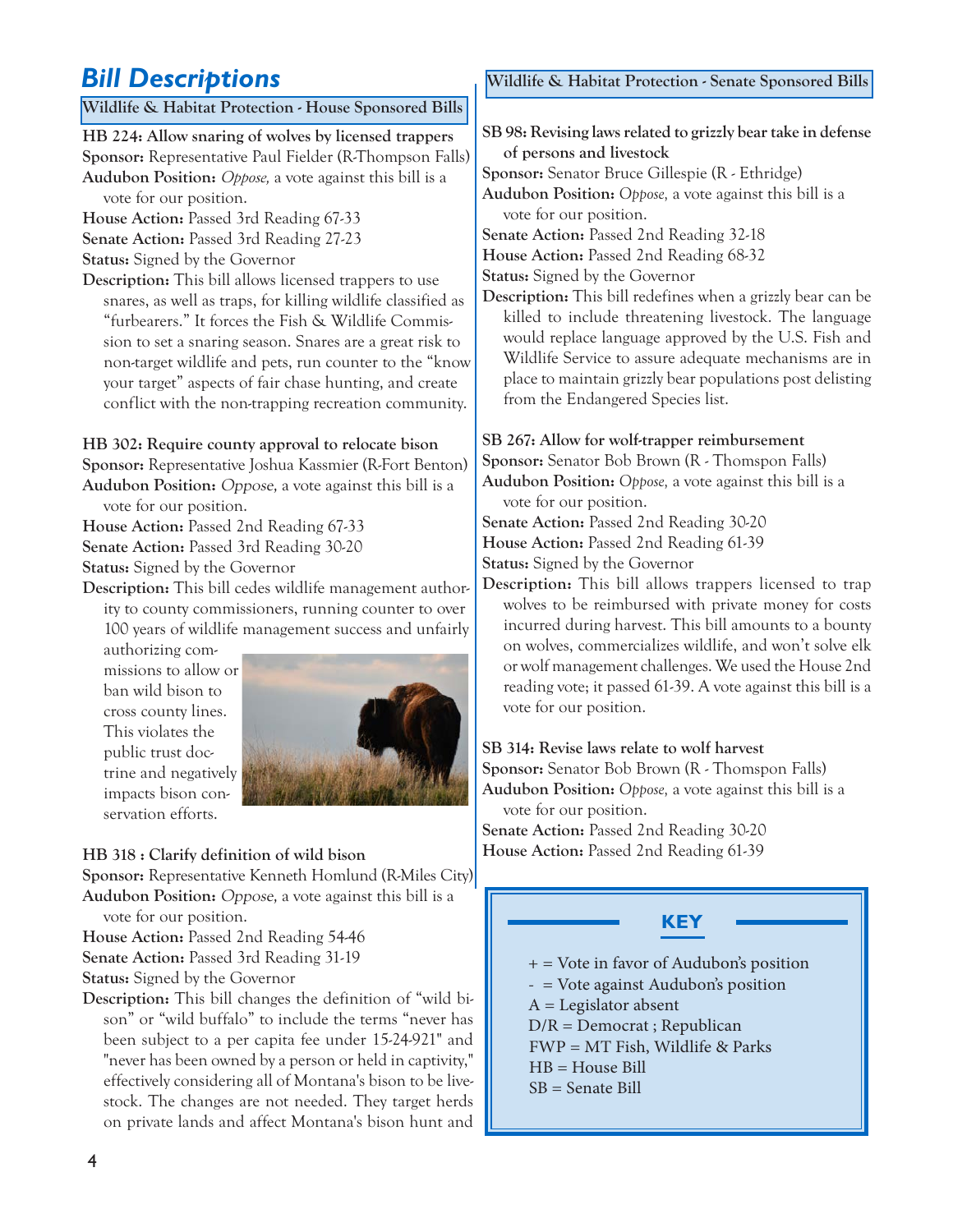**Status:** Signed by the Governor

**Description:** This bill enacts major changes to wolf take regulation by allowing trap baiting, night hunting and no bag limits in an attempt to drive wolf numbers down to a bare minimum. It invalidates tools the Fish & Wildlife Commission already has to manage wolves.

#### **Climate Change & Energy - House Sponsored Bills**

#### **HB 273: Eliminate nuclear development restrictions**

- **Sponsor:** Representative Derek Skees (R-Kalispell)
- **Audubon Position:** *Oppose,* a vote against this bill is a vote for our position.
- **House Action:** Passed 3rd Reading 68-32
- **Senate Action:** Passed 2nd Reading 30-20
- **Status:** Signed by the Governor
- **Description:** This bill repeals laws pertaining to the Major Facility Siting Act. Under the Act, voters must approve or reject a proposed nuclear facility, and HB 273 changes that language. This severely weakens the public's say in whether or not Montana pursues nuclear energy.

#### **HB 475: Revise renewable portfolio standard to include hydropower**

**Sponsor:** : Representative Derek Skees (R-Kalispell)

**Audubon Position:** Oppose, a vote against this bill is a vote for our position.

**House Action:** Passed 2nd Reading 69-31

**Senate Action:** Passed 2nd Reading 31-19

- **Status:** Signed by the Governor
- **Description:** This bill makes void Montana's Renewable Portfolio Standard by allowing hydropower to count towards a utilities renewable portfolio. By including hydropower utilities would not need additional renewable sources to meet production goals. The actions of this bill were enforced with the passage of HB 576.

#### **HB 576: Repeal Renewable Portfolio Standard**

**Sponsor:** Representative Jerry Schillinger (R-Circle) **Audubon Position:** Oppose, a vote against this bill is a vote for our position.

**House Action:** Passed 3rd Reading as amended 69-31 **Senate Action:** Passed 2nd Reading as amended 31-19 **Status:** Signed by the Governor

**Description:** This bill repeals Montana's Renewable Portfolio Standard that requires renewable energy to make up a portion of Montana utilities and was intended to have positive influences on the renewable energy sector.

#### **Climate Change & Energy - Senate Sponsored Bills**

#### **SB 237: Revise community renewable energy project requirements**

**Sponsor:** Representative Carl Glimm (R-Kila) **Audubon Position:** *Oppose,* a vote against this bill is a vote for our position.

**Senate Action:** Passed 2nd Reading 30-20 **House Action:** Passed 2nd Reading as amended 69-31

**Status:** Signed by Governor

**Description:** This bill eliminates the obligation of NorthWestern's shareholders to support low-income energy assistance programs across the state and is effective retroactively.

#### **Land Use & General Environmental Protection - House Sponored Bills**

#### **HB 599: Generally revise opencut laws**

**Sponsor:** Representative Steve Gunderson (R - Libby) **Audubon Position:** Oppose, a vote against this bill is a vote for our position.

**House Action:** Passed 2nd Reading as amended 63-35 **Senate Action:** Passed 2nd Reading 31-19 **Status:** Signed by Governor

**Description:** This bill rewrites a large portion of our open-cut gravel pit laws. The bill eliminates dozens of requirements for gravel pit operators, prohibits DEC from limiting the hours of operation, requiring range or wildlife "fire prevention and control" measures, or considering acid mine drainage or sedimentation on adjoining lands or waterways. Finally, it completely excludes notification and involvement of neighboring